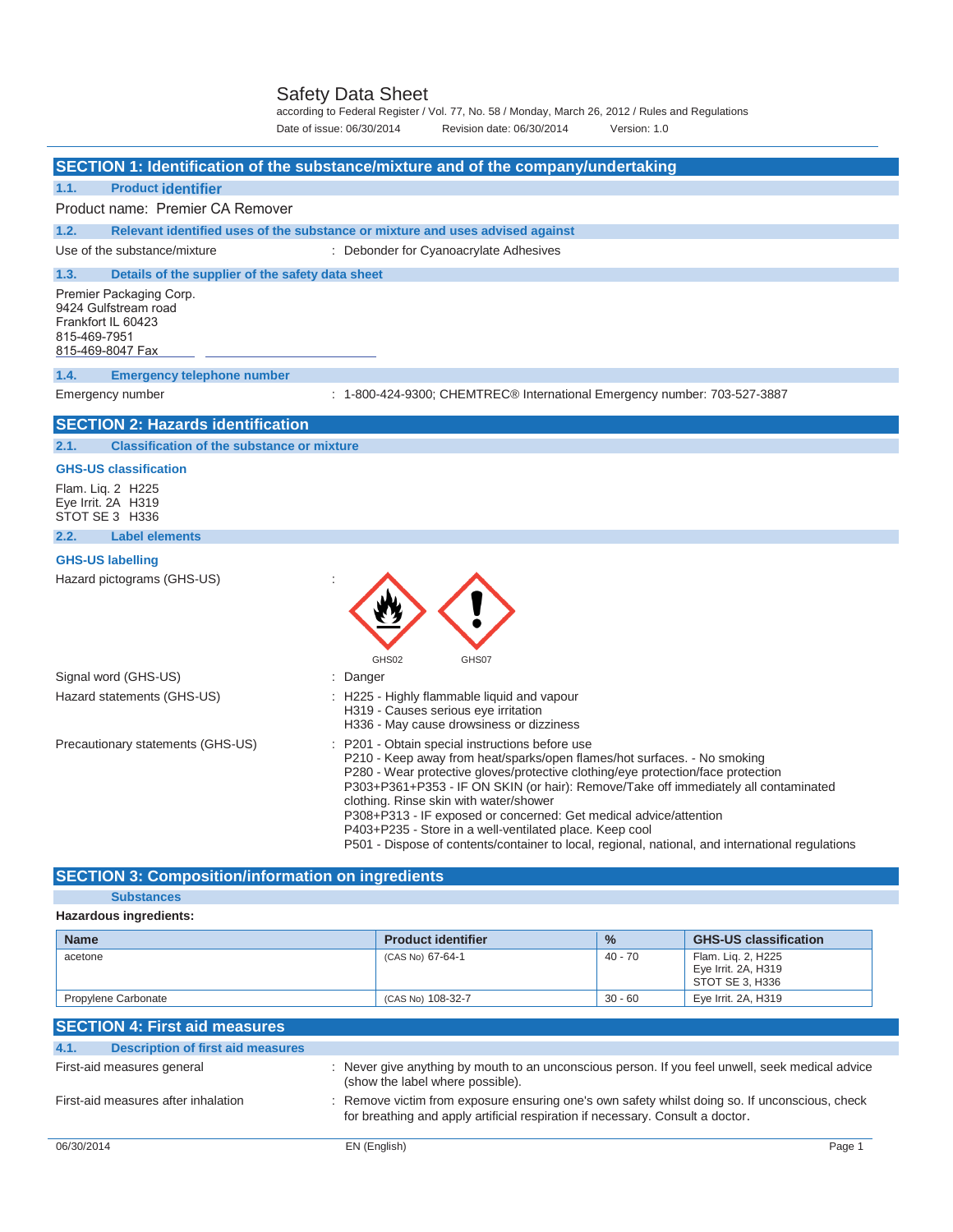# Safety Data Sheet<br>according to Federal Register / V

| according to Federal Register / Vol. 77, No. 58 / Monday, March 26, 2012 / Rules and Regulations        |                                                                                                                                                                                                                                                                                                                                                                               |
|---------------------------------------------------------------------------------------------------------|-------------------------------------------------------------------------------------------------------------------------------------------------------------------------------------------------------------------------------------------------------------------------------------------------------------------------------------------------------------------------------|
| First-aid measures after skin contact                                                                   | : Rinse skin immediately with plenty of soap and water/shower for 10 minutes or longer.<br>Remove/Take off immediately all contaminated clothing.                                                                                                                                                                                                                             |
| First-aid measures after eye contact                                                                    | : Rinse immediately with plenty of water for at least 15 minutes. Obtain medical attention if pain,<br>blinking or redness persist.                                                                                                                                                                                                                                           |
| First-aid measures after ingestion                                                                      | : Rinse mouth. Immediately after ingestion: give lots of water to drink. Do not give                                                                                                                                                                                                                                                                                          |
|                                                                                                         | milk/oil to drink. Do NOT induce vomiting. Obtain emergency medical attention.                                                                                                                                                                                                                                                                                                |
| 4.2.<br>Most important symptoms and effects, both acute and delayed                                     |                                                                                                                                                                                                                                                                                                                                                                               |
| Symptoms/injuries                                                                                       | : Irritation of the eye tissue.                                                                                                                                                                                                                                                                                                                                               |
| Symptoms/injuries after inhalation                                                                      | : May cause drowsiness or dizziness. May cause respiratory irritation.                                                                                                                                                                                                                                                                                                        |
| Symptoms/injuries after skin contact                                                                    | : May cause irritation to skin.                                                                                                                                                                                                                                                                                                                                               |
| Symptoms/injuries after eye contact                                                                     | : Causes serious eye irritation.                                                                                                                                                                                                                                                                                                                                              |
| Symptoms/injuries after ingestion                                                                       | : Gastrointestinal complaints. Convulsions. Coma.                                                                                                                                                                                                                                                                                                                             |
| 4.3.<br>Indication of any immediate medical attention and special treatment needed                      |                                                                                                                                                                                                                                                                                                                                                                               |
| If exposed or concerned, get medical advice and attention.                                              |                                                                                                                                                                                                                                                                                                                                                                               |
|                                                                                                         |                                                                                                                                                                                                                                                                                                                                                                               |
| <b>SECTION 5: Firefighting measures</b>                                                                 |                                                                                                                                                                                                                                                                                                                                                                               |
| <b>Extinguishing media</b><br>5.1.<br>Suitable extinguishing media                                      |                                                                                                                                                                                                                                                                                                                                                                               |
| Unsuitable extinguishing media                                                                          | : Water spray or fog. Carbon dioxide. Dry chemical powder. Foam. Sand.<br>: Do not use a solid water stream as it may scatter and spread fire. Do not use a heavy water                                                                                                                                                                                                       |
|                                                                                                         | stream.                                                                                                                                                                                                                                                                                                                                                                       |
| 5.2.<br>Special hazards arising from the substance or mixture                                           |                                                                                                                                                                                                                                                                                                                                                                               |
| Fire hazard                                                                                             | : Extremely flammable liquid and vapour.                                                                                                                                                                                                                                                                                                                                      |
| <b>Explosion hazard</b>                                                                                 | : May form flammable/explosive vapour-air mixture.                                                                                                                                                                                                                                                                                                                            |
| Reactivity                                                                                              | : No dangerous reactions known under normal conditions of use.                                                                                                                                                                                                                                                                                                                |
| 5.3.<br><b>Advice for firefighters</b>                                                                  |                                                                                                                                                                                                                                                                                                                                                                               |
| Firefighting instructions                                                                               | : Use water spray or fog for cooling exposed containers. Exercise caution when fighting any<br>chemical fire. Avoid (reject) fire-fighting water to enter environment.                                                                                                                                                                                                        |
| Protection during firefighting                                                                          | Do not enter fire area without proper protective equipment, including respiratory protection.                                                                                                                                                                                                                                                                                 |
| Other information                                                                                       | Do not allow run-off from fire fighting to enter drains or water courses. Do not allow the product to<br>be released into the environment.                                                                                                                                                                                                                                    |
| <b>SECTION 6: Accidental release measures</b>                                                           |                                                                                                                                                                                                                                                                                                                                                                               |
| Personal precautions, protective equipment and emergency procedures<br>6.1.                             |                                                                                                                                                                                                                                                                                                                                                                               |
| General measures                                                                                        | : Use special care to avoid static electric charges. Keep away from heat, hot surfaces, sparks,<br>open flames and other ignition sources. No smoking. Avoid breathing (dust, vapor, mist, gas).<br>Use only outdoors or in a well-ventilated area. Handle in accordance with good industrial hygiene<br>and safety practice. Avoid all contact with skin, eyes, or clothing. |
| 6.1.1.<br>For non-emergency personnel                                                                   |                                                                                                                                                                                                                                                                                                                                                                               |
| Protective equipment                                                                                    | : Use appropriate personal protection equipment (PPE).                                                                                                                                                                                                                                                                                                                        |
| <b>Emergency procedures</b>                                                                             | : Evacuate unnecessary personnel.                                                                                                                                                                                                                                                                                                                                             |
|                                                                                                         |                                                                                                                                                                                                                                                                                                                                                                               |
| 6.1.2.<br>For emergency responders                                                                      |                                                                                                                                                                                                                                                                                                                                                                               |
| Protective equipment                                                                                    | : Equip cleanup crew with proper protection.                                                                                                                                                                                                                                                                                                                                  |
| <b>Emergency procedures</b>                                                                             | : Evacuate unnecessary personnel. Ventilate area.                                                                                                                                                                                                                                                                                                                             |
| 6.2.<br><b>Environmental precautions</b>                                                                |                                                                                                                                                                                                                                                                                                                                                                               |
| Prevent entry to sewers and public waters. Notify authorities if liquid enters sewers or public waters. |                                                                                                                                                                                                                                                                                                                                                                               |
| 6.3.<br>Methods and material for containment and cleaning up                                            |                                                                                                                                                                                                                                                                                                                                                                               |
| For containment                                                                                         | : Contain any spills with dikes or absorbents to prevent migration and entry into sewers or<br>streams. Use only non-sparking tools.                                                                                                                                                                                                                                          |
| Methods for cleaning up                                                                                 | : Absorb into dry earth or sand. Transfer to a closable, labelled salvage container for disposal by<br>an appropriate method. Use only non-sparking tools and equipment in clean-up procedure.                                                                                                                                                                                |
| <b>Reference to other sections</b><br>6.4.                                                              |                                                                                                                                                                                                                                                                                                                                                                               |

See Heading 8. Exposure controls and personal protection.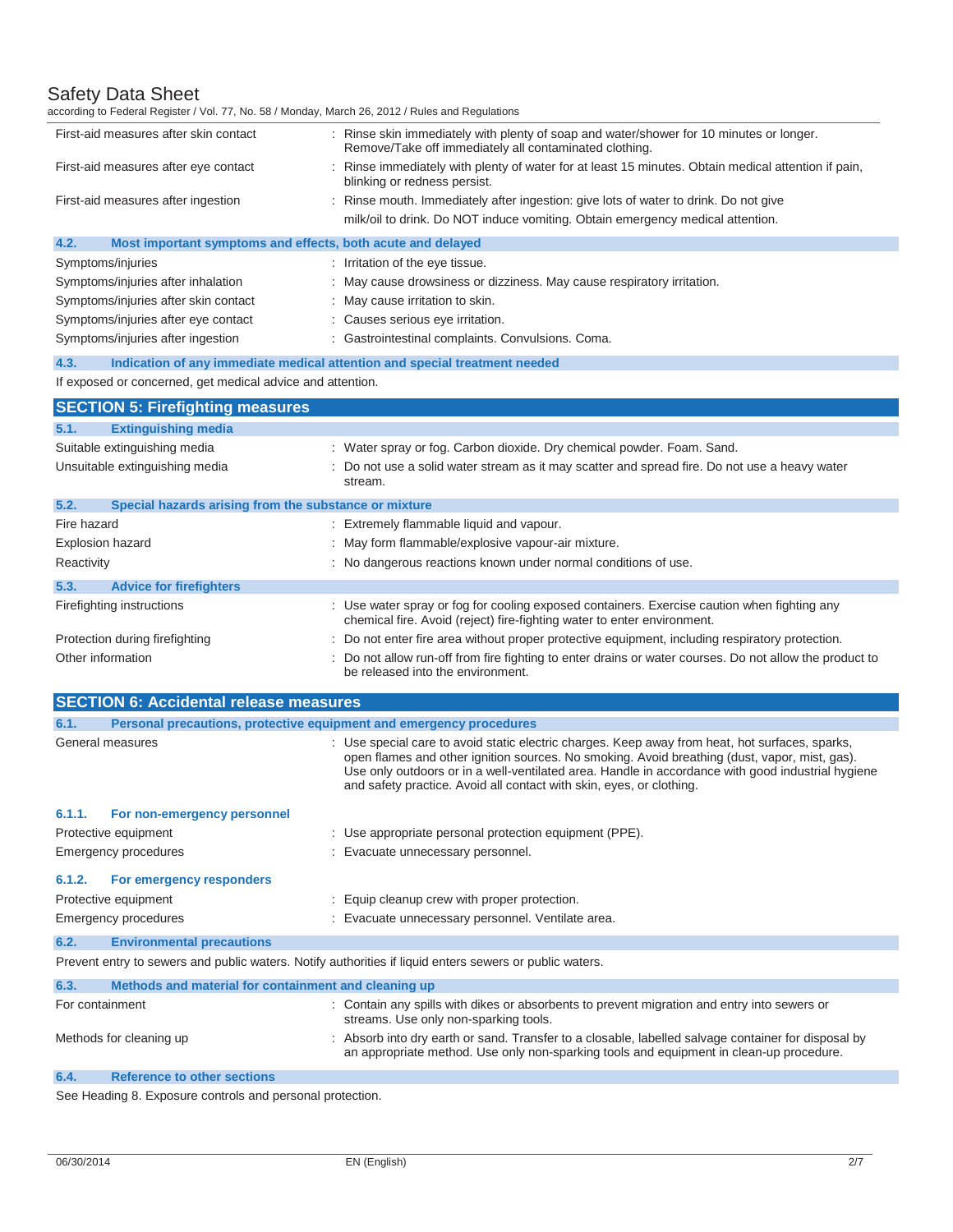according to Federal Register / Vol. 77, No. 58 / Monday, March 26, 2012 / Rules and Regulations

| <b>SECTION 7: Handling and storage</b>                               |  |                                                                                                                                                                                                                                                                                                                                                                     |  |
|----------------------------------------------------------------------|--|---------------------------------------------------------------------------------------------------------------------------------------------------------------------------------------------------------------------------------------------------------------------------------------------------------------------------------------------------------------------|--|
| <b>Precautions for safe handling</b><br>7.1.                         |  |                                                                                                                                                                                                                                                                                                                                                                     |  |
| Additional hazards when processed                                    |  | Handle empty containers with care because residual vapours are flammable.                                                                                                                                                                                                                                                                                           |  |
| Precautions for safe handling                                        |  | Wash hands and other exposed areas with mild soap and water before eating, drinking or<br>smoking and when leaving work. Provide good ventilation in process area to prevent<br>formation of vapour. No naked lights. No smoking. Use only non-sparking tools. Avoid<br>breathing dust/fume/gas/mist/vapours/spray. Use only outdoors or in a well-ventilated area. |  |
| Hygiene measures                                                     |  | Do no eat, drink or smoke when using this product. Wash hands and other exposed areas<br>with mild soap and water before eating, drinking or smoking and when leaving work.                                                                                                                                                                                         |  |
| 7.2.<br>Conditions for safe storage, including any incompatibilities |  |                                                                                                                                                                                                                                                                                                                                                                     |  |
| Technical measures                                                   |  | : Proper grounding procedures to avoid static electricity should be followed. Ground/bond<br>container and receiving equipment. Use explosion-proof electrical/ventilating/lighting/equipment.                                                                                                                                                                      |  |
| Storage conditions                                                   |  | : Store in a cool, well ventilated and fireproof area. Keep container tightly closed. Keep away from<br>sources of ignition. Keep away from direct sunlight. Prevent the build up of electrostatic charge in<br>the immediate area. Ensure lighting and electrical equipment are not a source of ignition                                                           |  |
| Incompatible products                                                |  | : Strong bases. Strong acids. Oxidizing agent. Sources of ignition. Direct sunlight. Heat sources.                                                                                                                                                                                                                                                                  |  |

# **SECTION 8: Exposure controls/personal protection**

| 8.1.<br><b>Control parameters</b> |                                                                |                                                                                                                                                                                 |  |
|-----------------------------------|----------------------------------------------------------------|---------------------------------------------------------------------------------------------------------------------------------------------------------------------------------|--|
| <b>Chemence AC68</b>              |                                                                |                                                                                                                                                                                 |  |
| <b>USA OSHA</b>                   | OSHA PEL (TWA) (ppm)                                           | 1000 Acetone                                                                                                                                                                    |  |
| <b>USA OSHA</b>                   | OSHA PEL (STEL) (ppm)                                          | 1000 Acetone                                                                                                                                                                    |  |
| <b>USA OSHA</b>                   | OSHA PEL (Ceiling) (ppm)                                       | 750 ppm Acetone                                                                                                                                                                 |  |
| acetone (67-64-1)                 |                                                                |                                                                                                                                                                                 |  |
| <b>USA ACGIH</b>                  | ACGIH TWA (ppm)                                                | 500 ppm                                                                                                                                                                         |  |
| <b>USA ACGIH</b>                  | ACGIH STEL (ppm)                                               | 500 ppm                                                                                                                                                                         |  |
| 8.2.<br><b>Exposure controls</b>  |                                                                |                                                                                                                                                                                 |  |
| Appropriate engineering controls  | electricity should be followed. Use explosion-proof equipment. | : Ensure all national/local regulations are observed. Gas detectors should be used when<br>flammable gases/vapours may be released. Proper grounding procedures to avoid static |  |
| Personal protective equipment     | protection. Avoid all unnecessary exposure.                    | : Gloves. Protective clothing. Protective goggles. Insufficient ventilation: wear respiratory                                                                                   |  |
| Materials for protective clothing | : Wear fire/flame resistant/retardant clothing.                |                                                                                                                                                                                 |  |
| Hand protection                   | : Wear protective gloves.                                      |                                                                                                                                                                                 |  |
| Eye protection                    | : Chemical goggles or safety glasses.                          |                                                                                                                                                                                 |  |
| Skin and body protection          | : Protective clothing.                                         |                                                                                                                                                                                 |  |
| Respiratory protection            |                                                                | : In case of insufficient ventilation, wear suitable respiratory equipment. Wear appropriate mask.                                                                              |  |
| Other information                 | : Do not eat, drink or smoke during use.                       |                                                                                                                                                                                 |  |

# **SECTION 9: Physical and chemical properties**

| Information on basic physical and chemical properties<br>9.1. |                                                                |
|---------------------------------------------------------------|----------------------------------------------------------------|
| Physical state                                                | $:$ Liquid                                                     |
| Appearance                                                    | : Colorless to pale yellow liquid.                             |
| Colour                                                        | : Colourless to light yellow.                                  |
| Odour                                                         | : Ketones.                                                     |
| Boiling point                                                 | : $133 - 242$ °F                                               |
| Relative density of saturated gas/air mixture                 | $2 - 3.52$                                                     |
| Flash point                                                   | : $> -4^{\circ}F$                                              |
| Self ignition temperature                                     | : $\sim$ 465 °C                                                |
| <b>Specific Gravity</b>                                       | $: 0.87 - 0.95$                                                |
| Vapor Density                                                 | $: 2.0 - 3.52$                                                 |
| Solubility                                                    | : In water, material is partially soluble.<br>Water: 40 - 80 % |
| <b>Explosive limits</b>                                       | $: 1.8 - 12.8$ vol %                                           |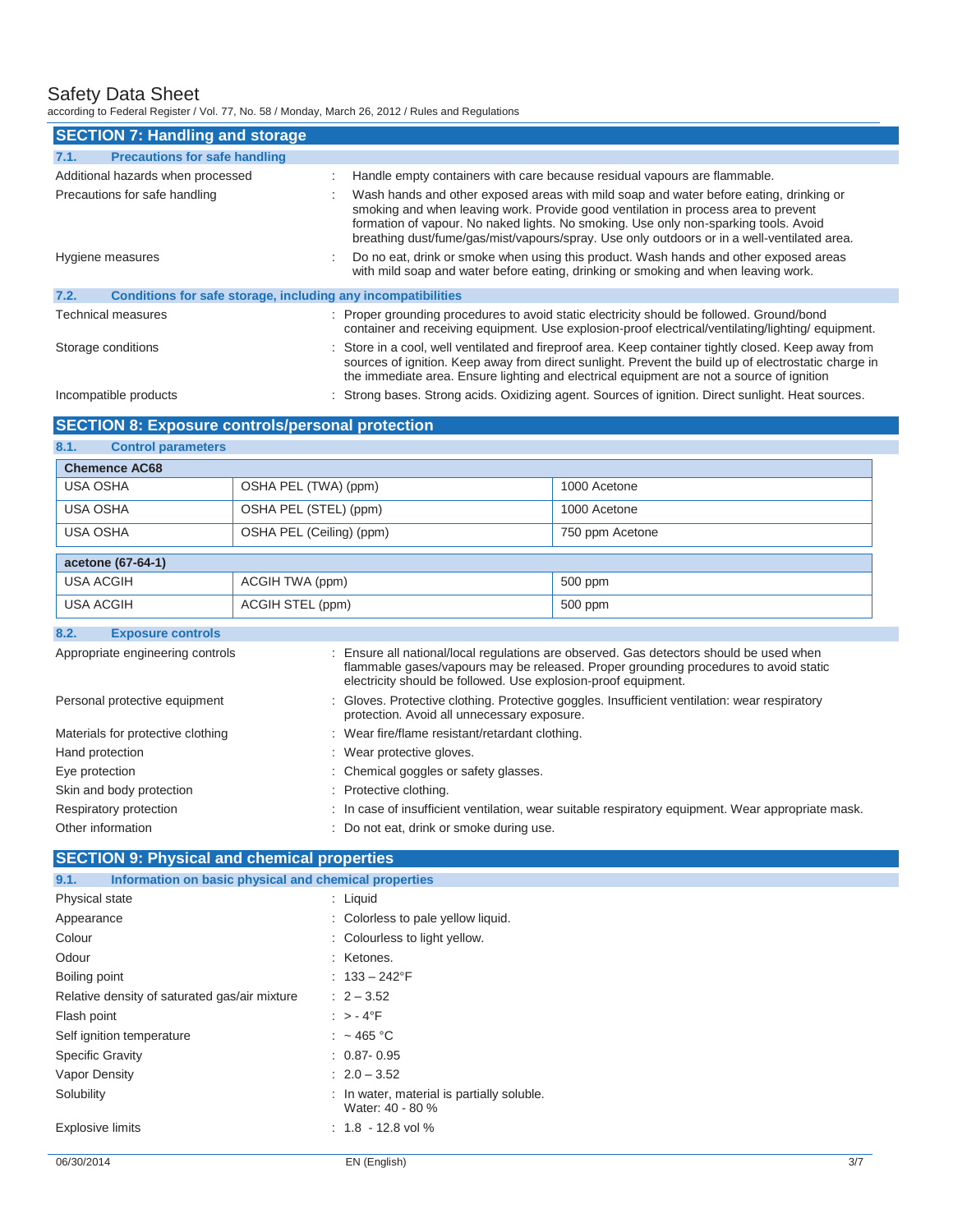according to Federal Register / Vol. 77, No. 58 / Monday, March 26, 2012 / Rules and Regulations

| 9.2.                                                                                                                                                           | <b>Other information</b>                                                                |                                                                                                 |  |
|----------------------------------------------------------------------------------------------------------------------------------------------------------------|-----------------------------------------------------------------------------------------|-------------------------------------------------------------------------------------------------|--|
| VOC content                                                                                                                                                    |                                                                                         | : $40\% - 80\%$                                                                                 |  |
|                                                                                                                                                                |                                                                                         |                                                                                                 |  |
|                                                                                                                                                                | <b>SECTION 10: Stability and reactivity</b>                                             |                                                                                                 |  |
| 10.1.                                                                                                                                                          | <b>Reactivity</b>                                                                       |                                                                                                 |  |
|                                                                                                                                                                | No dangerous reactions known under normal conditions of use.                            |                                                                                                 |  |
| 10.2.                                                                                                                                                          | <b>Chemical stability</b>                                                               |                                                                                                 |  |
|                                                                                                                                                                | Extremely flammable liquid and vapour. May form flammable/explosive vapour-air mixture. |                                                                                                 |  |
| 10.3.                                                                                                                                                          | <b>Possibility of hazardous reactions</b>                                               |                                                                                                 |  |
|                                                                                                                                                                | Will not occur. Stable under normal conditions.                                         |                                                                                                 |  |
| 10.4.                                                                                                                                                          | <b>Conditions to avoid</b>                                                              |                                                                                                 |  |
| Avoid high temperatures, direct sunlight, open flames, sparks, welding, smoking and other ignition sources. Avoid static charge accumulation and<br>discharge. |                                                                                         |                                                                                                 |  |
| 10.5.                                                                                                                                                          | <b>Incompatible materials</b>                                                           |                                                                                                 |  |
| Strong bases. Strong acids. Oxidizing agent. Sources of ignition. Direct sunlight. Heat sources.                                                               |                                                                                         |                                                                                                 |  |
| 10.6.                                                                                                                                                          | <b>Hazardous decomposition products</b>                                                 |                                                                                                 |  |
| Fume. Carbon monoxide. Carbon dioxide. May release flammable gases.                                                                                            |                                                                                         |                                                                                                 |  |
| <b>SECTION 11: Toxicological information</b>                                                                                                                   |                                                                                         |                                                                                                 |  |
| 11.1.                                                                                                                                                          | Information on toxicological effects                                                    |                                                                                                 |  |
| acetone (67-64-1)                                                                                                                                              |                                                                                         |                                                                                                 |  |
|                                                                                                                                                                | LD50 oral rat                                                                           | 5800 mg/kg (Rat; Experimental value, Rat; Experimental value)                                   |  |
|                                                                                                                                                                | LD50 dermal rabbit                                                                      | 20000 mg/kg (Rabbit; Experimental value, Rabbit; Experimental value)                            |  |
|                                                                                                                                                                | LC50 inhalation rat (mg/l)                                                              | 71 mg/l/4h (76 mg/l/4h; Rat; Rat; Experimental value; Experimental value, 76 mg/l/4h; Rat; Rat; |  |

|                                | Experimental value; Experimental value)                         |  |
|--------------------------------|-----------------------------------------------------------------|--|
| LC50 inhalation rat (ppm)      | 30000 ppm/4h (Rat; Experimental value, Rat; Experimental value) |  |
| Propylene carbonate (108-32-7) |                                                                 |  |
| LD50 oral rat                  | > 20000 mg/kg (Rat)                                             |  |
| LD50 dermal rabbit             | > 24000 mg/kg (Rabbit)                                          |  |

# **SECTION 12: Ecological information**

**12.1. Toxicity** 

| acetone (67-64-1)                             |                                                              |  |
|-----------------------------------------------|--------------------------------------------------------------|--|
| LC50 fishes 1                                 | 6210 mg/l (96 h; Pimephales promelas; Nominal concentration) |  |
| EC50 Daphnia 1                                | 8800 mg/l (48 h; Daphnia pulex)                              |  |
| LC50 fish 2                                   | 5540 mg/l 96 h; Salmo gairdneri (Oncorhynchus mykiss)        |  |
| TLM fish 1                                    | 13000 ppm (96 h; Gambusia affinis; Turbulent water)          |  |
| TLM fish 2                                    | > 1000 ppm (96 h; Pisces)                                    |  |
| Threshold limit other aquatic organisms 1     | 3000 mg/l (Plankton)                                         |  |
| Threshold limit other aquatic organisms 2     | 28 mg/l (Protozoa)                                           |  |
| Threshold limit algae 1                       | 7500 mg/l (Scenedesmus quadricauda; $pH = 7$ )               |  |
| Threshold limit algae 2                       | 3400 mg/l (48 h; Chlorella sp.)                              |  |
| Propylene carbonate (108-32-7)                |                                                              |  |
| LC50 fishes 1                                 | 5300 mg/l (96 h; Leuciscus idus)                             |  |
| EC50 Daphnia 1                                | > 1000 mg/l (48 h; Daphnia magna; GLP)                       |  |
| Threshold limit algae 1                       | 900 mg/l (72 h; Scenedesmus subspicatus; Biomass)            |  |
| <b>Persistence and degradability</b><br>12.2. |                                                              |  |
| <b>Chemence AC68</b>                          |                                                              |  |
| Persistence and degradability                 | Not established.                                             |  |

| acetone (67-64-1)               |                                                                                                                                                                            |
|---------------------------------|----------------------------------------------------------------------------------------------------------------------------------------------------------------------------|
| Persistence and degradability   | Readily biodegradable in water. Biodegradable in the soil. Biodegradable in the soil under<br>anaerobic conditions. No (test) data on mobility of the substance available. |
| Biochemical oxygen demand (BOD) | 1.43 g O <sup>2</sup> /g substance                                                                                                                                         |
| Chemical oxygen demand (COD)    | 1.92 g O <sup>2</sup> /g substance                                                                                                                                         |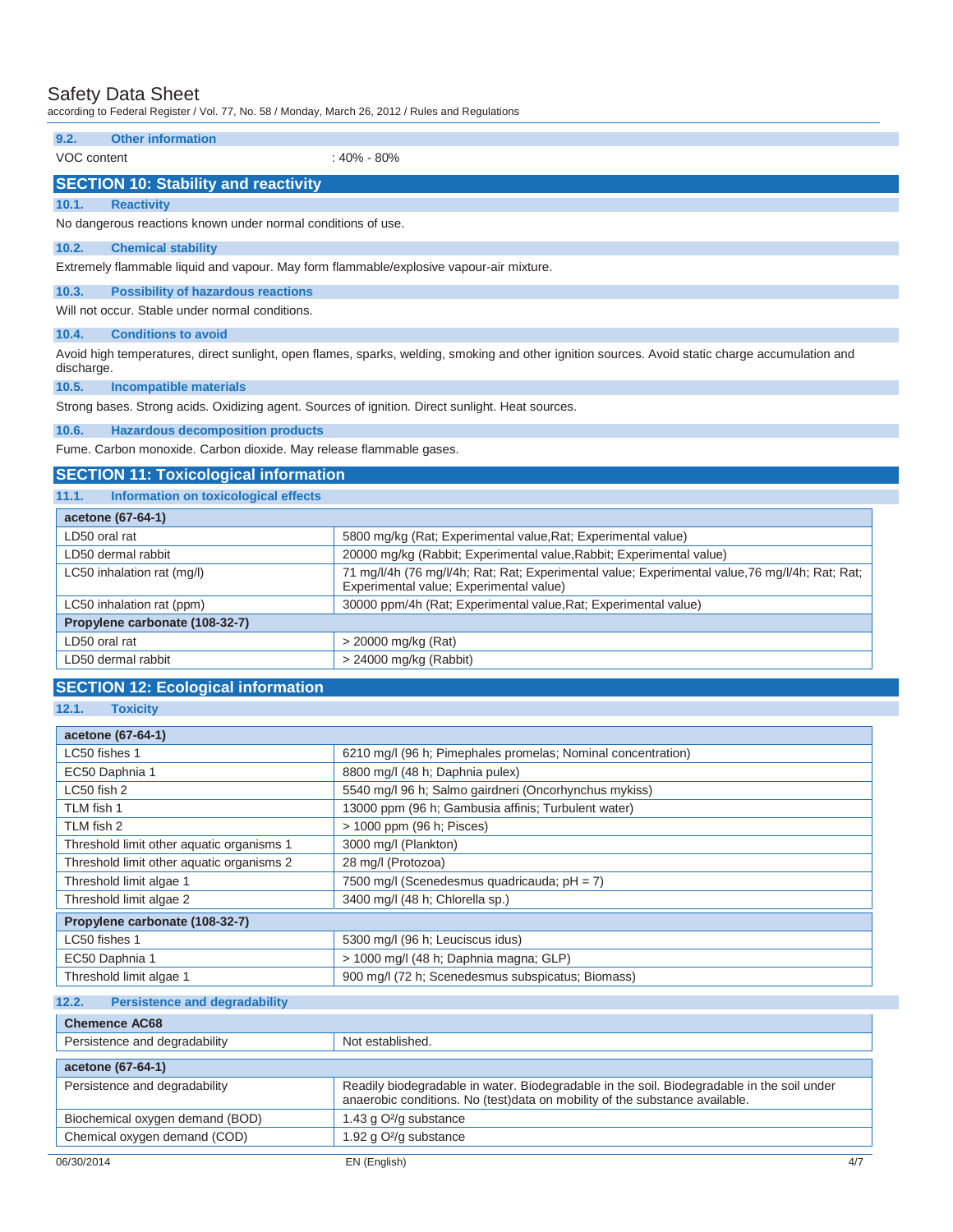according to Federal Register / Vol. 77, No. 58 / Monday, March 26, 2012 / Rules and Regulations

| acetone (67-64-1)                                    |                                                                                                                                                                                                                                                                                                                                                                                                                                                                                                                                                                                                                                                 |
|------------------------------------------------------|-------------------------------------------------------------------------------------------------------------------------------------------------------------------------------------------------------------------------------------------------------------------------------------------------------------------------------------------------------------------------------------------------------------------------------------------------------------------------------------------------------------------------------------------------------------------------------------------------------------------------------------------------|
| ThOD                                                 | 2.20 g O <sup>2</sup> /g substance                                                                                                                                                                                                                                                                                                                                                                                                                                                                                                                                                                                                              |
| BOD (% of ThOD)                                      | $(20 \text{ day(s)})$ 0.872                                                                                                                                                                                                                                                                                                                                                                                                                                                                                                                                                                                                                     |
| Propylene carbonate (108-32-7)                       |                                                                                                                                                                                                                                                                                                                                                                                                                                                                                                                                                                                                                                                 |
| Persistence and degradability                        | Readily biodegradable in water.                                                                                                                                                                                                                                                                                                                                                                                                                                                                                                                                                                                                                 |
| Biochemical oxygen demand (BOD)                      | 0.046 g O <sup>2</sup> /g substance                                                                                                                                                                                                                                                                                                                                                                                                                                                                                                                                                                                                             |
| Chemical oxygen demand (COD)                         | 1.29 g O <sup>2</sup> /g substance                                                                                                                                                                                                                                                                                                                                                                                                                                                                                                                                                                                                              |
| 12.3.<br><b>Bioaccumulative potential</b>            |                                                                                                                                                                                                                                                                                                                                                                                                                                                                                                                                                                                                                                                 |
| <b>Chemence AC68</b>                                 |                                                                                                                                                                                                                                                                                                                                                                                                                                                                                                                                                                                                                                                 |
| Bioaccumulative potential                            | Not established.                                                                                                                                                                                                                                                                                                                                                                                                                                                                                                                                                                                                                                |
| acetone (67-64-1)                                    |                                                                                                                                                                                                                                                                                                                                                                                                                                                                                                                                                                                                                                                 |
| BCF fish 1                                           | 0.69 (Pisces)                                                                                                                                                                                                                                                                                                                                                                                                                                                                                                                                                                                                                                   |
| BCF other aquatic organisms 1                        | 3                                                                                                                                                                                                                                                                                                                                                                                                                                                                                                                                                                                                                                               |
| Log Pow                                              | $-0.24$ (Test data)                                                                                                                                                                                                                                                                                                                                                                                                                                                                                                                                                                                                                             |
| Bioaccumulative potential                            | Not bioaccumulative.                                                                                                                                                                                                                                                                                                                                                                                                                                                                                                                                                                                                                            |
| Propylene carbonate (108-32-7)                       |                                                                                                                                                                                                                                                                                                                                                                                                                                                                                                                                                                                                                                                 |
| Log Pow                                              | -0.48 - -0.41 (Experimental value)                                                                                                                                                                                                                                                                                                                                                                                                                                                                                                                                                                                                              |
| Bioaccumulative potential                            | Bioaccumulation: not applicable.                                                                                                                                                                                                                                                                                                                                                                                                                                                                                                                                                                                                                |
| 12.4.<br><b>Mobility in soil</b>                     |                                                                                                                                                                                                                                                                                                                                                                                                                                                                                                                                                                                                                                                 |
| acetone (67-64-1)                                    |                                                                                                                                                                                                                                                                                                                                                                                                                                                                                                                                                                                                                                                 |
| Surface tension                                      | 0.0237 N/m                                                                                                                                                                                                                                                                                                                                                                                                                                                                                                                                                                                                                                      |
|                                                      |                                                                                                                                                                                                                                                                                                                                                                                                                                                                                                                                                                                                                                                 |
| 12.5.<br><b>Other adverse effects</b>                |                                                                                                                                                                                                                                                                                                                                                                                                                                                                                                                                                                                                                                                 |
| Other information                                    | : Avoid release to the environment.                                                                                                                                                                                                                                                                                                                                                                                                                                                                                                                                                                                                             |
| <b>SECTION 13: Disposal considerations</b>           |                                                                                                                                                                                                                                                                                                                                                                                                                                                                                                                                                                                                                                                 |
| 13.1.<br><b>Waste treatment methods</b>              |                                                                                                                                                                                                                                                                                                                                                                                                                                                                                                                                                                                                                                                 |
| Sewage disposal recommendations                      | : Do not discharge into drains or the environment.                                                                                                                                                                                                                                                                                                                                                                                                                                                                                                                                                                                              |
| Waste disposal recommendations                       | Dispose in a safe manner in accordance with local/national regulations.                                                                                                                                                                                                                                                                                                                                                                                                                                                                                                                                                                         |
| Additional information                               | : Handle empty containers with care because residual vapours are flammable.                                                                                                                                                                                                                                                                                                                                                                                                                                                                                                                                                                     |
| Ecology - waste materials                            | : Avoid release to the environment.                                                                                                                                                                                                                                                                                                                                                                                                                                                                                                                                                                                                             |
|                                                      |                                                                                                                                                                                                                                                                                                                                                                                                                                                                                                                                                                                                                                                 |
| <b>SECTION 14: Transport information</b>             |                                                                                                                                                                                                                                                                                                                                                                                                                                                                                                                                                                                                                                                 |
| In accordance with DOT                               |                                                                                                                                                                                                                                                                                                                                                                                                                                                                                                                                                                                                                                                 |
| Transport document description                       | : UN1090 Acetone, 3, II                                                                                                                                                                                                                                                                                                                                                                                                                                                                                                                                                                                                                         |
| UN-No.(DOT)                                          | : 1090                                                                                                                                                                                                                                                                                                                                                                                                                                                                                                                                                                                                                                          |
| DOT NA no.                                           | : UN1090                                                                                                                                                                                                                                                                                                                                                                                                                                                                                                                                                                                                                                        |
| <b>DOT Proper Shipping Name</b>                      | : Acetone                                                                                                                                                                                                                                                                                                                                                                                                                                                                                                                                                                                                                                       |
| Department of Transportation (DOT) Hazard<br>Classes | : 3 - Class 3 - Flammable and combustible liquid 49 CFR 173.120                                                                                                                                                                                                                                                                                                                                                                                                                                                                                                                                                                                 |
| Hazard labels (DOT)                                  | : 3 - Flammable liquids                                                                                                                                                                                                                                                                                                                                                                                                                                                                                                                                                                                                                         |
|                                                      |                                                                                                                                                                                                                                                                                                                                                                                                                                                                                                                                                                                                                                                 |
| Packing group (DOT)                                  | : II - Medium Danger                                                                                                                                                                                                                                                                                                                                                                                                                                                                                                                                                                                                                            |
| DOT Special Provisions (49 CFR 172.102)              | : IB2 - Authorized IBCs: Metal (31A, 31B and 31N); Rigid plastics (31H1 and 31H2); Composite<br>(31HZ1). Additional Requirement: Only liquids with a vapor pressure less than or equal to 110<br>kPa at 50 C (1.1 bar at 122 F), or 130 kPa at 55 C (1.3 bar at 131 F) are authorized.<br>T4 - 2.65 178.274(d)(2) Normal 178.275(d)(3)<br>TP1 - The maximum degree of filling must not exceed the degree of filling determined by the<br>following: Degree of filling = $97 / (1 + a (tr - tf))$ Where: tr is the maximum mean bulk temperature<br>during transport, and tf is the temperature in degrees celsius of the liquid during filling. |
| DOT Packaging Exceptions (49 CFR 173.xxx)            | : 150                                                                                                                                                                                                                                                                                                                                                                                                                                                                                                                                                                                                                                           |
| DOT Packaging Non Bulk (49 CFR 173.xxx)              | : 202                                                                                                                                                                                                                                                                                                                                                                                                                                                                                                                                                                                                                                           |
| 06/30/2014                                           | 5/7<br>EN (English)                                                                                                                                                                                                                                                                                                                                                                                                                                                                                                                                                                                                                             |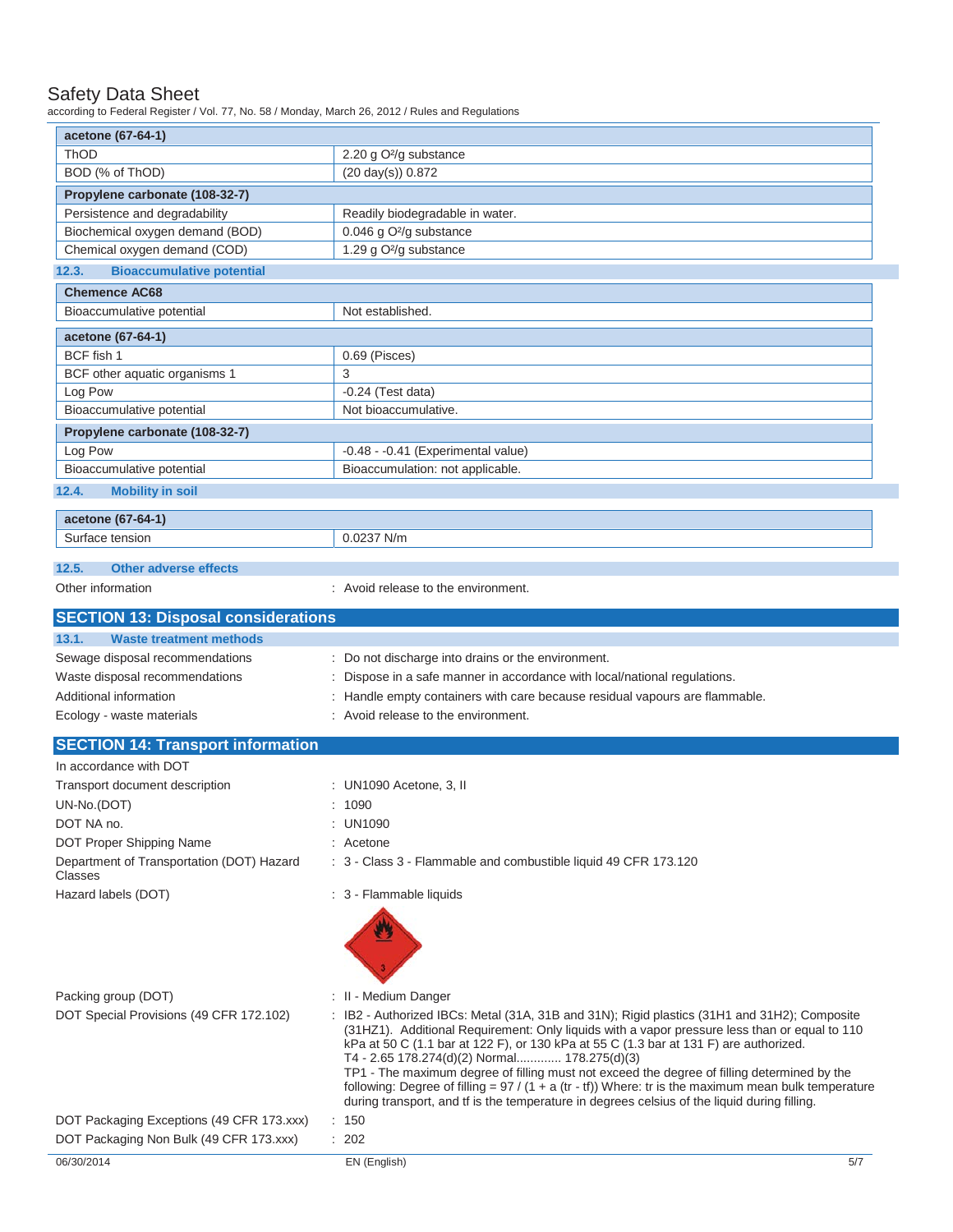according to Federal Register / Vol. 77, No. 58 / Monday, March 26, 2012 / Rules and Regulations

| DOT Packaging Bulk (49 CFR 173.xxx)                                                                                                                                          | : 242                                                                                                                                                                                                                                                                                                                                                                                                               |
|------------------------------------------------------------------------------------------------------------------------------------------------------------------------------|---------------------------------------------------------------------------------------------------------------------------------------------------------------------------------------------------------------------------------------------------------------------------------------------------------------------------------------------------------------------------------------------------------------------|
| <b>Additional information</b>                                                                                                                                                |                                                                                                                                                                                                                                                                                                                                                                                                                     |
| Other information                                                                                                                                                            | : No supplementary information available.                                                                                                                                                                                                                                                                                                                                                                           |
| <b>ADR</b><br>Packing group<br>Class<br>Hazard identification number<br>Classification code<br>Danger labels (ADR)<br>Proper shipping name                                   | $\therefore$ 11<br>3 - Flammable liquids<br>33<br>F <sub>1</sub><br>3 - Flammable liquids<br>Acetone                                                                                                                                                                                                                                                                                                                |
| <b>Transport by sea</b><br>DOT Vessel Stowage Location                                                                                                                       | : B - (i) The material may be stowed "on deck" or "under deck" on a cargo vessel and on a<br>passenger vessel carrying a number of passengers limited to not more than the larger of 25<br>passengers, or one passenger per each 3 m of overall vessel length; and (ii) "On deck only" on<br>passenger vessels in which the number of passengers specified in paragraph $(k)(2)(i)$ of this section<br>is exceeded. |
| <b>Air transport</b><br><b>DOT Quantity Limitations Passenger</b><br>Aircraft/rail (49 CFR 173.27)<br><b>DOT Quantity Limitations</b><br>Cargo aircraft only (49 CFR 175.75) | :5L<br>:60L                                                                                                                                                                                                                                                                                                                                                                                                         |
| <b>SECTION 15: Regulatory information</b>                                                                                                                                    |                                                                                                                                                                                                                                                                                                                                                                                                                     |
| 15.1. US Federal regulations<br>$AL = 1000$                                                                                                                                  |                                                                                                                                                                                                                                                                                                                                                                                                                     |

| <b>Chemence AC68</b>                                                      |                                                |  |  |  |
|---------------------------------------------------------------------------|------------------------------------------------|--|--|--|
| SARA Section 311/312 Hazard Classes                                       | Fire hazard<br>Immediate (acute) health hazard |  |  |  |
| acetone (67-64-1)                                                         |                                                |  |  |  |
| Listed on the United States TSCA (Toxic Substances Control Act) inventory |                                                |  |  |  |
| RQ (Reportable quantity, section 304 of EPA's<br>List of Lists):          | 5000 lb                                        |  |  |  |
| Propylene carbonate (108-32-7)                                            |                                                |  |  |  |
| Listed on the United States TSCA (Toxic Substances Control Act) inventory |                                                |  |  |  |

## **15.2. International regulations**

#### **CANADA**

| Acetone (67-64-1)                                                |                                                            |
|------------------------------------------------------------------|------------------------------------------------------------|
| Listed on the Canadian DSL (Domestic Substances List) inventory. |                                                            |
| <b>WHMIS Classification</b>                                      | Class B Division 2 - Flammable Liquid Class D Division 2   |
|                                                                  | Subdivision B - Toxic material causing other toxic effects |

**Classification according to Regulation (EC) No. 1272/2008 [CLP]** 

Flam. Liq. 2 H225 Eye Irrit. 2A H319 STOT SE 3 H336

## **Classification according to Directive 67/548/EEC or 1999/45/EC**

F; R11 Xi; R36 R66 R67

#### **15.2.2. National regulations**

Acetone (67-64-1)

Listed on the Canadian Ingredient Disclosure List